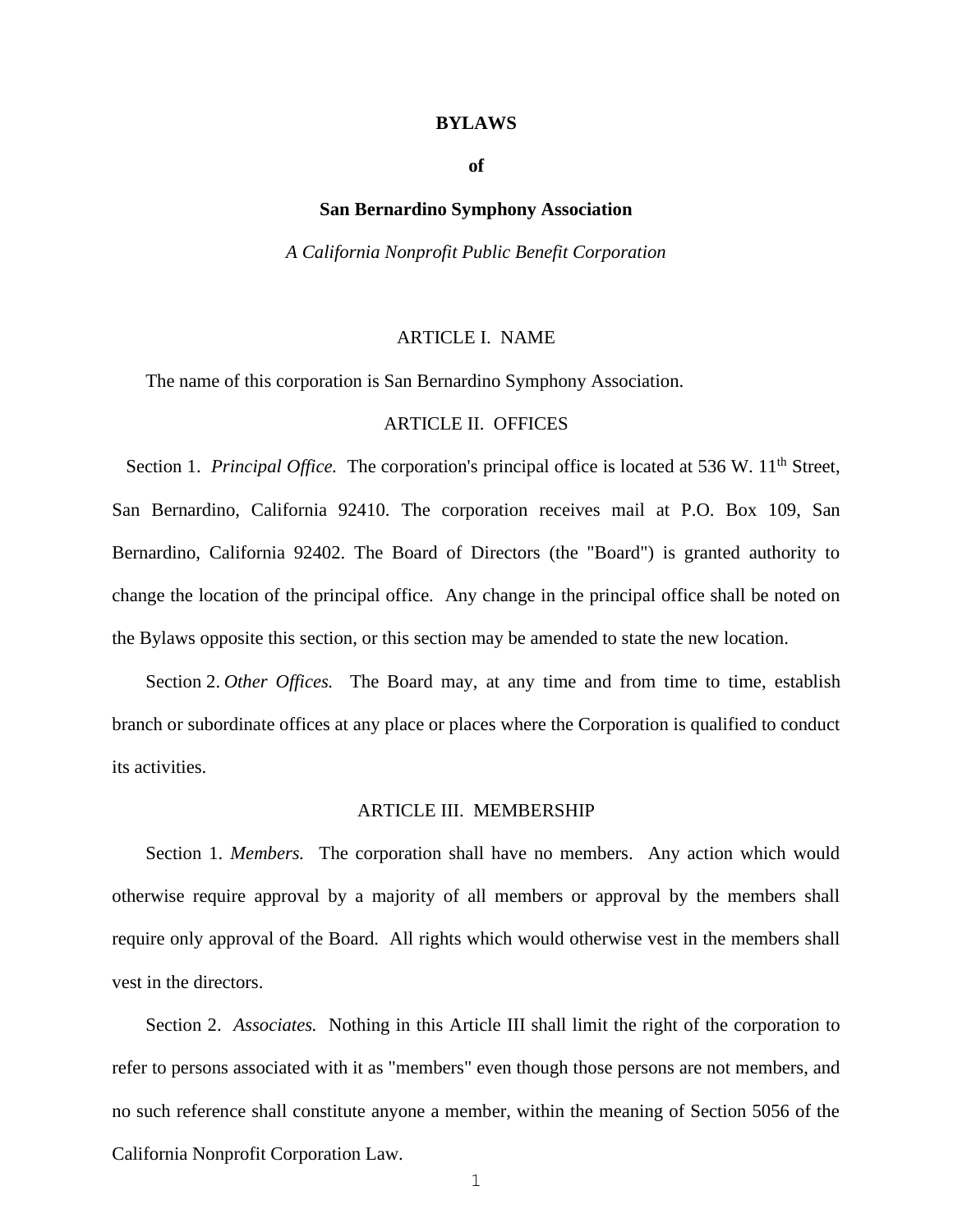## ARTICLE IV. DIRECTORS

Section 1. *Powers.* Subject to limitations of the Articles and of these Bylaws, the activities and affairs of the corporation shall be conducted, and all corporate powers shall be exercised, by or under the direction of the Board. The Board may delegate the management of the activities of the corporation to any person or persons, a management company, or committees however composed, provided that the activities and affairs of the corporation shall be managed and all corporate powers shall be exercised under the ultimate direction of the Board. Without prejudice to the Board's general powers, but subject to the same limitations, it is hereby expressly declared that the Board shall have the following powers in addition to the other powers enumerated in these Bylaws:

(a) To select, remove and to contract for the services of all the other officers, agents, and employees of the corporation, prescribe qualifications, powers, and duties for them as may not be inconsistent with law, the Articles, or these Bylaws, fix their compensation, and require from them security for faithful service.

(b) To conduct, manage, and control the affairs and activities of the corporation and to make such rules and regulations therefor not inconsistent with law, the Articles, or these Bylaws, as they may deem best.

(c) To adopt, make and use a corporate seal and to alter its form from time to time as the Board may deem best.

(d) To borrow money and incur indebtedness for the purposes of the corporation, and to cause to be executed and delivered therefor, in the corporate name, promissory notes, bonds, debentures, deeds of trust, mortgages, pledges, hypothecation, or other evidences of debt and securities for debt.

(e) To carry on a business at a profit and apply any profit that results from the business activity to any activity in which it may lawfully engage within the bounds of IRS Code Section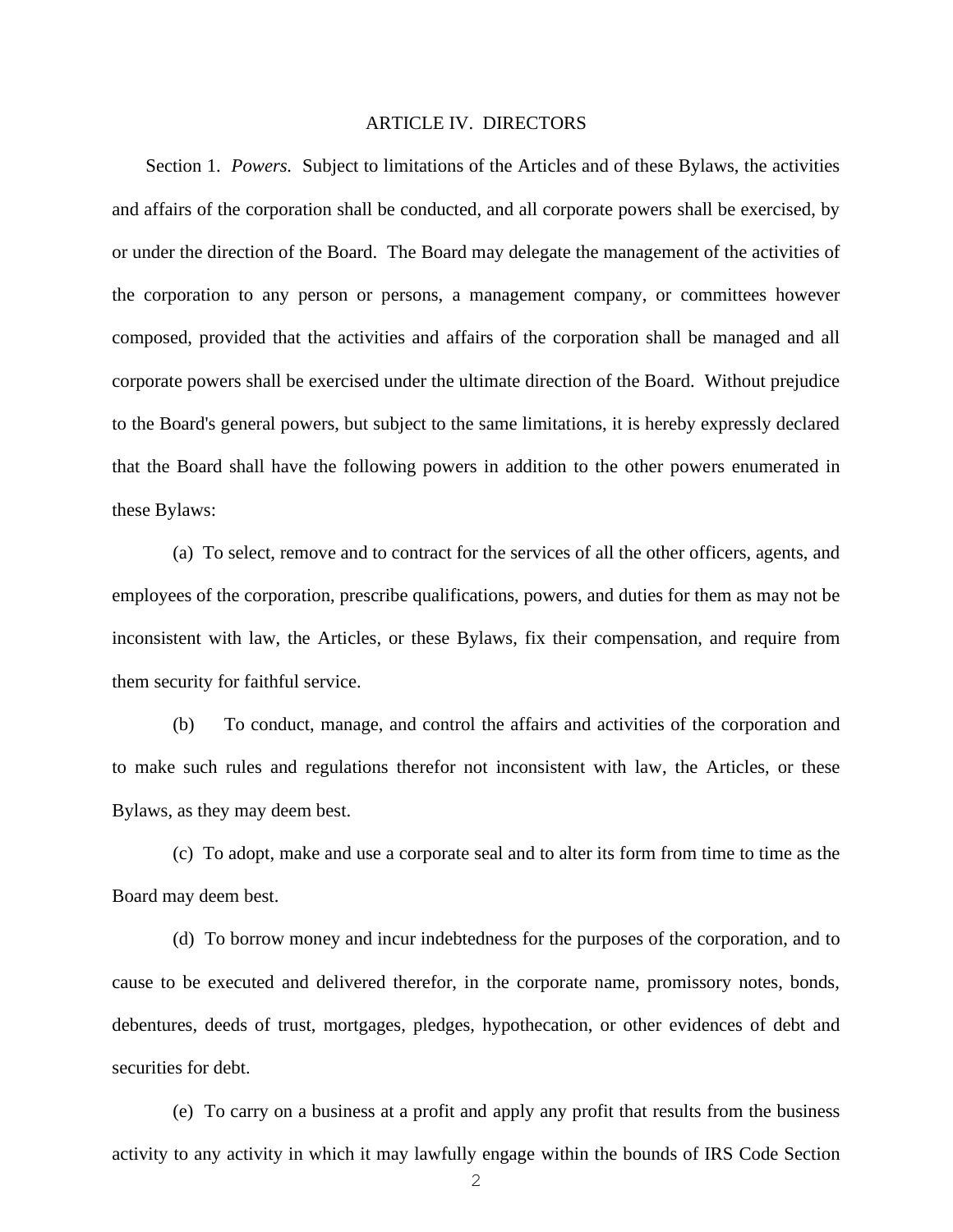501(3)(c).

Section 2. *Number of Directors.* The authorized number of directors shall fluctuate according to the needs of the corporation but shall be not less than 21 members nor more than 40 members until changed by amendment of the Articles or by a Bylaw. Except as expressly set forth in section 15.2 hereinbelow, whenever these Bylaws shall refer to a "director" or "directors" or to the "board" or "board of directors" such terms shall be deemed to include only the individual or individuals who are Active Directors as described in section 15.1 below, and shall not include the "Emeritus and Honorary Directors" as described in section 15.2 below.

Section 3. *Selection and Term of Office.* Directors shall be elected at the annual meeting of the Board. Each director shall serve for a three year term until the third annual meeting of the Board following the meeting at which such director is selected and until a successor has been elected and qualified. Directors may be re-elected for an unlimited number of additional terms.

Section 4. *Vacancies.* Subject to the provisions of Section 5226 of the California Nonprofit Public Benefit Corporation Law, any director may resign effective upon giving written notice to the Chairman of the Board, the President, the Secretary, or the Board, unless the notice specifies a later time for the effectiveness of the resignation. If the resignation is effective at a future time, a successor may be selected before that time, to take office when the resignation becomes effective.

Vacancies in the Board shall be filled in the same manner as the director(s) whose office is vacant was selected, provided that vacancies to be filled by election by directors may be filled by a majority of the remaining directors, although less than a quorum, or by a sole remaining director. Each director so selected shall hold office until the expiration of the term of the replaced director and until a successor has been selected and qualified. A vacancy or vacancies in the Board shall be deemed to exist in case of the death, resignation, or removal of any director, or if the authorized number of directors is increased.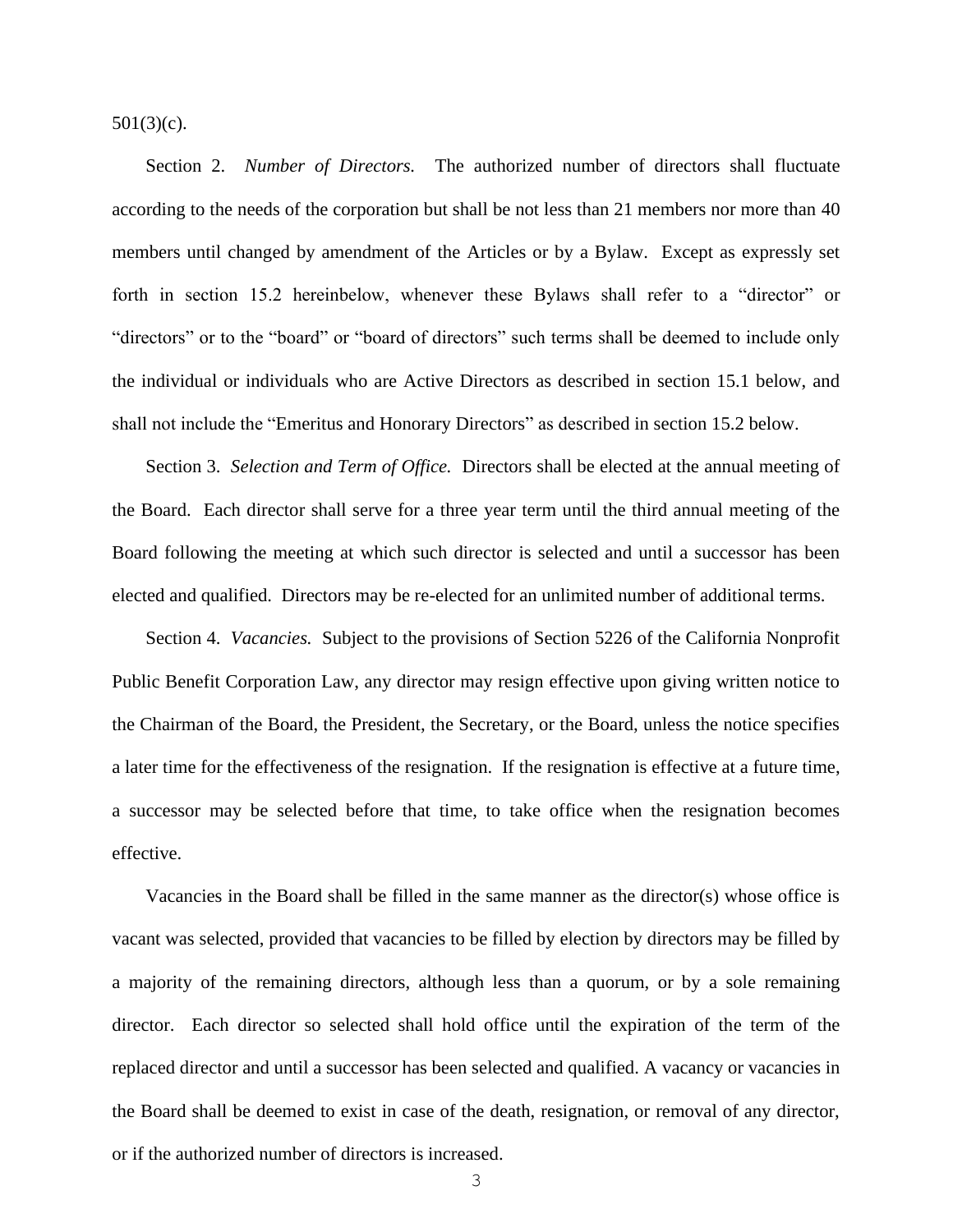The Board may declare vacant the office of a director who has been declared of unsound mind by a final order of court, or convicted of a felony or of any crime involving moral turpitude, or found by a final order of judgment of any court to have breached any duty arising under Article 3 of the California Nonprofit Public Benefit Corporation Law. Further, a director shall cease to be a Board member, upon action or determination by the Board when such Director either fails to meet the qualifications to serve as an Active Director as set forth in Article IV, section 15 below.

No reduction of the authorized number of directors shall have the effect of removing any director before expiration of the director's term of office.

No more than 49% of the persons serving on the Board may be interested persons. An interested person is: (a) any person compensated by the corporation for services rendered to it within the previous twelve (12) months, whether as a full time or part time employee, independent contractor, or otherwise, excluding any reasonable compensation paid to a director as a director; and (b) any brother, sister, ancestor, descendent, spouse, brother-in-law, sister-inlaw, son-in-law, daughter-in-law, mother-in-law, or father-in-law of such person. However, any violation of the provisions of this paragraph shall not affect the validity or enforceability of any transaction entered into by the corporation.

Section 5. *Place of Meeting.* Meetings of the Board shall be held at any place within or without the State of California that has been designated from time to time by the Board.

Section 6. *Annual Meetings.* The Board shall hold an Annual Meeting for the purpose of organization, selection of directors and officers, and the transaction of other business. The annual meeting of the board shall be held at such location as is designated by the Board. Annual meetings of the Board shall be held without call or notice on such date no later than the month of June.

Section 7. *Regular Meetings.* Regular meetings of the Board shall be held bi-monthly,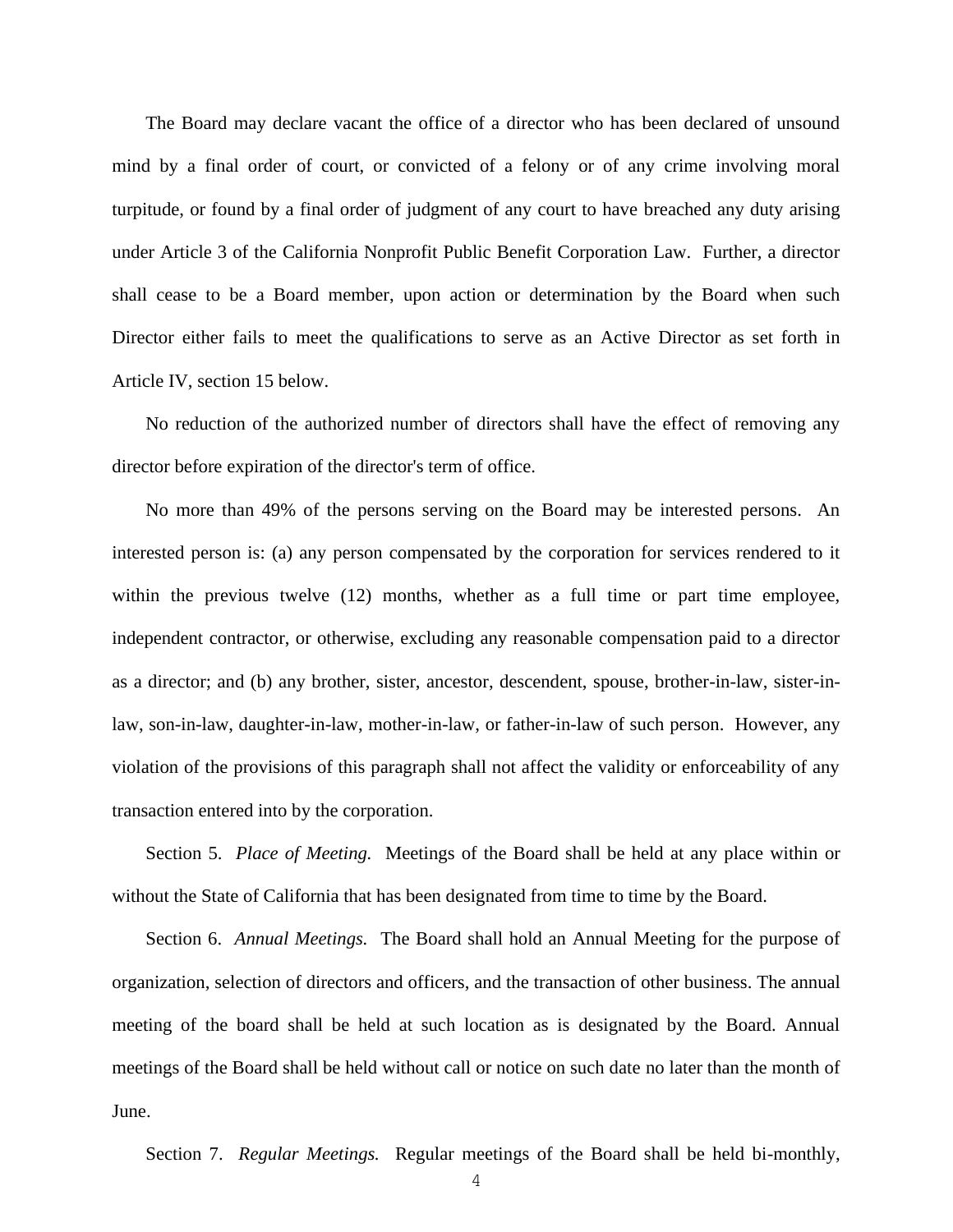without call or notice on dates and at times fixed by the Board.

Section 8. *Special Meetings.* Special meetings of the Board for any purpose or purposes may be called at any time by the President, any Vice President, the Secretary, or any five directors.

Special meetings of the Board shall be held upon not less than four days' notice by first-class mail or 48 hours' notice given personally or by e-mail, telephone, or other similar means of communication. Any such notice shall be addressed or delivered to each director at the director's address as it is shown upon the records of the corporation or as may have been given to the corporation by the director for purposes of notice or, if the address is not shown on such records or is not readily ascertainable, at the principal office of the corporation.

Notice by mail shall be deemed to have been given two calendar days following the time a written notice is deposited in the United States mails, postage prepaid. Any other written notice shall be deemed to have been given at the time it is personally delivered to the recipient or is delivered to a common carrier for transmission, or actually transmitted by the person giving the notice by electronic means, to the recipient. Oral notice shall be deemed to have been given at the time it is communicated, in person or by telephone or electronically, to the recipient or to a person at the office of the recipient who the person giving the notice has reason to believe will promptly communicate it to the receiver.

Section 9. *Quorum.* One-fifth (20%) of the authorized number of directors constitutes a quorum of the Board for the transaction of business, except to adjourn as provided in Section 12 of this Article IV. Every act or decision done or made by a majority of the directors present at a meeting duly held at which a quorum is present shall be regarded as the act of the Board, unless a greater number is required by law or by the Articles, except as provided in the next sentence. A meeting at which a quorum is initially present may continue to transact business notwithstanding the withdrawal of directors, so long as any action taken is approved by at least a majority of the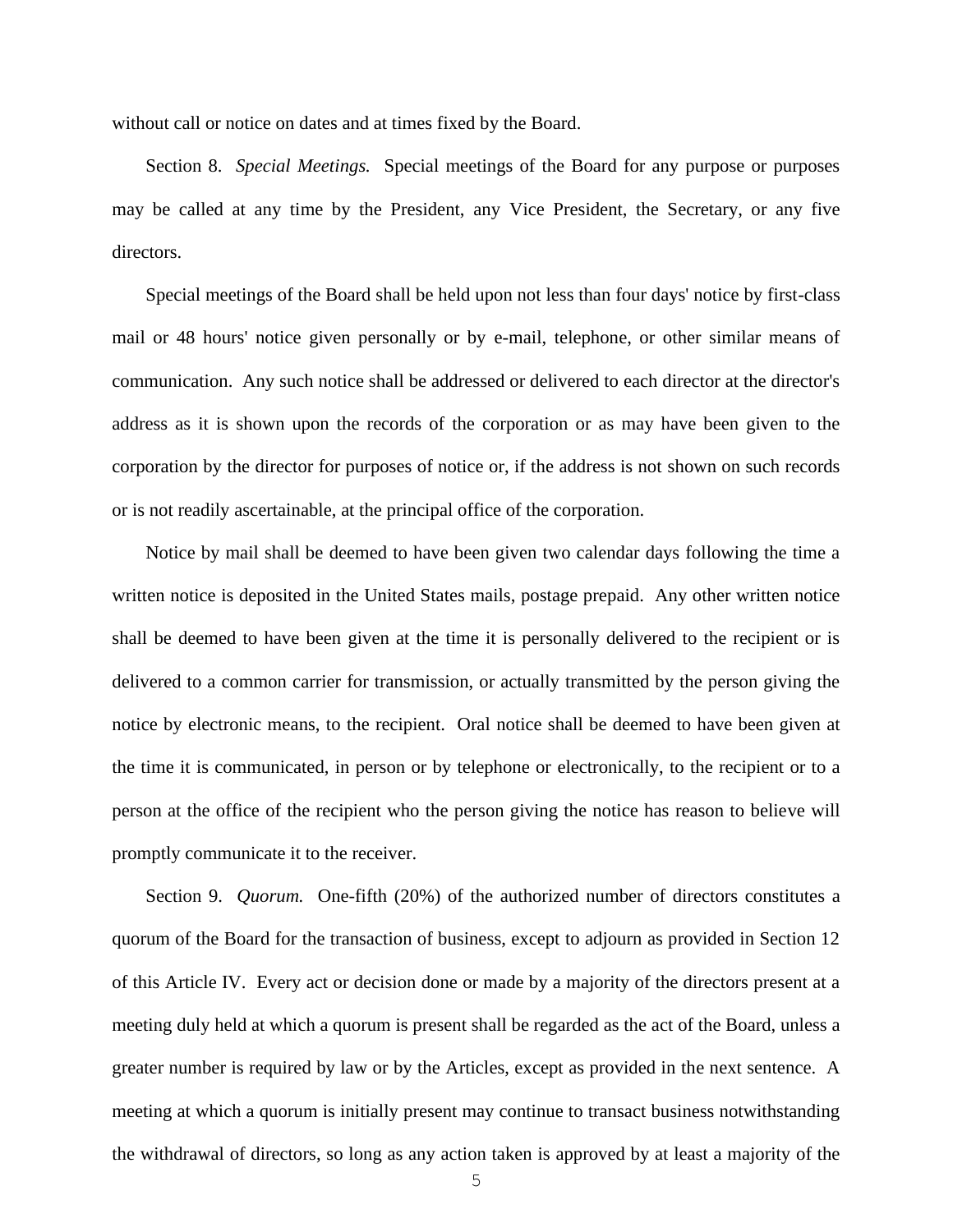required quorum for such meeting.

Section 10. *Participation in Meetings by Conference Telephone.* Members of the Board may participate in a meeting through use of conference telephone or similar communications equipment, so long as all members participating in the meeting can hear one another.

Section 11. *Waiver of Notice.* Where notice of a meeting is required by law or pursuant to these Bylaws, notice of a meeting need not be given to any director who signs a waiver of notice or a written consent to holding the meeting or an approval of the minutes thereof, whether before or after the meeting, or who attends the meeting without protesting, before or at its commencement, the lack of notice to that director. All waivers, consents, and approvals as to a director's meeting shall be filed with the corporate records or made a part of the minutes of the meeting.

Section 12. *Adjournment.* A majority of the directors present, whether or not a quorum is present, may adjourn any directors' meeting to another time and place. Notice of the time and place of holding an adjourned meeting need not be given to absent directors if the time and place is fixed at the meeting adjourned, except as provided in the next sentence. If the meeting is adjourned for more than 48 hours, notice of any adjournment to another time or place shall be given prior to the time of the adjourned meeting to the directors who were not present at the time of the adjournment.

Section 13. *Action Without Meeting.* Any action required or permitted to be taken by the Board may be taken without a meeting if all members of the Board shall individually or collectively consent in writing to the action. The consent or consents shall have the same effect as a unanimous vote of the Board and shall be filed with the minutes of the proceedings of the Board.

Section 14. *Rights of Inspection.* Every director shall have the absolute right at any reasonable time to inspect and copy all books, records, and documents of every kind and to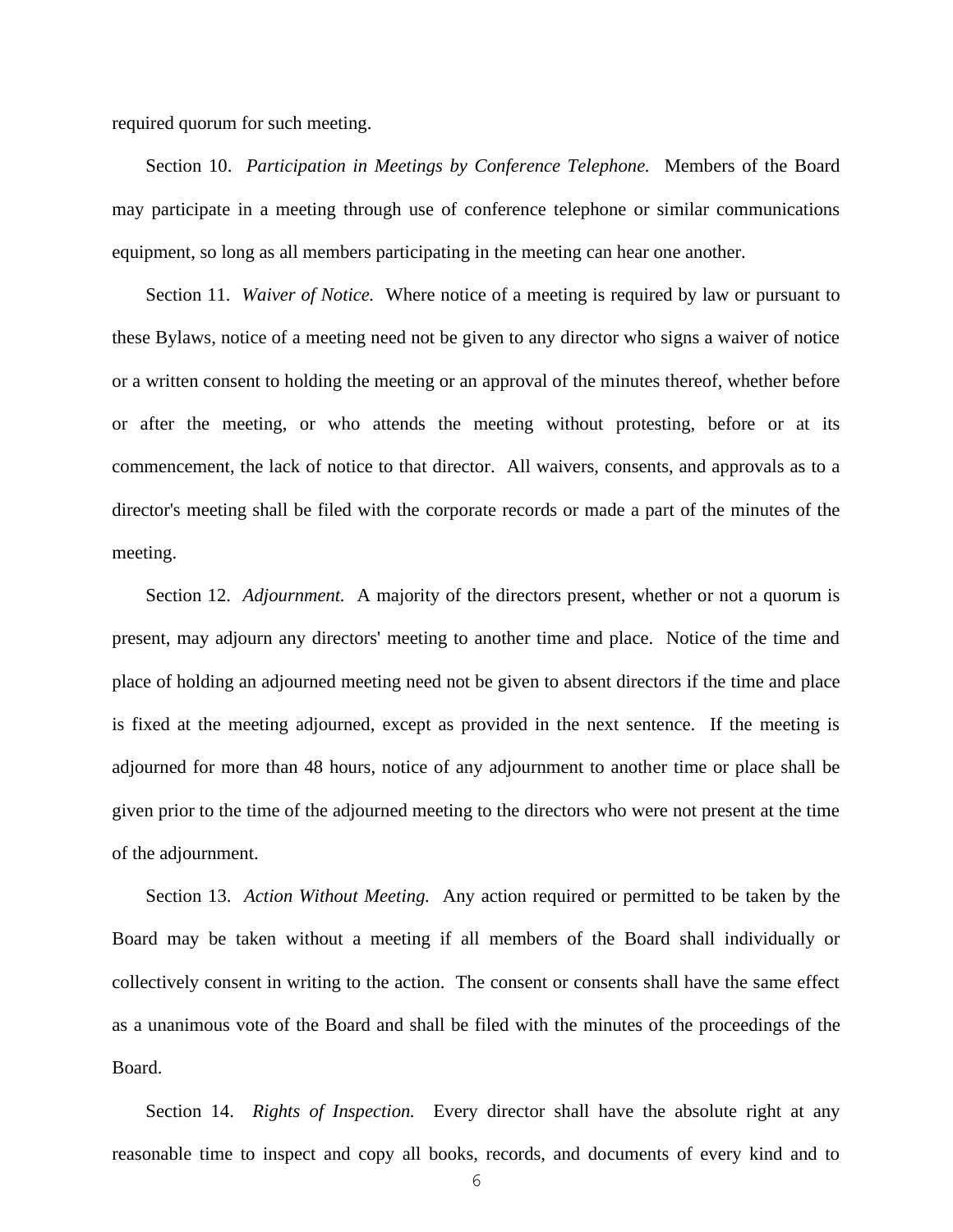inspect the physical properties of the corporation of which such person is a director.

Section 15. *Qualifications; Classification.*

#### 15.1 *Active Directors*.

In order to qualify to serve as a director of the corporation ("Active Director"), an individual must, during each year of his or her term, do *at least* the following: purchase at least one (1) season ticket for the corporation's regular series season, purchase at least one (1) ticket for a major San Bernardino Symphony event or Guild event, make a minimum annual Contribution to the Corporation of at least Five Hundred Dollars (\$500.00), attend bi-monthly General Board meetings, and provide Active Service (as herein defined) to the corporation.

Where a husband and wife both serve on the Board of Directors, each must individually meet the qualifications to serve on the Board as set forth above.

For purposes of this section 15.1, the "Contributions" of directors must be a donation of money to the corporation which is in addition to, and no credit toward such Contribution shall be given for, any other monies paid to the corporation by directors for ticket purchases, for event support or sponsorship, for program ads, or for any other purposes.

For purposes of this section 15.1 "Active Service" to the corporation shall mean attending General Board meetings, serving as an active member of a standing committee of the board of directors, and providing regular and material personal service to the corporation in such capacity(ies) as shall be approved by the Board or the Executive Committee thereof.

Section 16. *Committees.* The Board may appoint one or more committees, as needed, each consisting of three or more directors, and delegate to those committees any of the authority of the Board.

## ARTICLE V. OFFICERS

Section 1. *Officers.* The required officers of the corporation shall be a President (who shall also serve as Chairman of the Board), a First Vice-President, a Secretary, a Treasurer, and the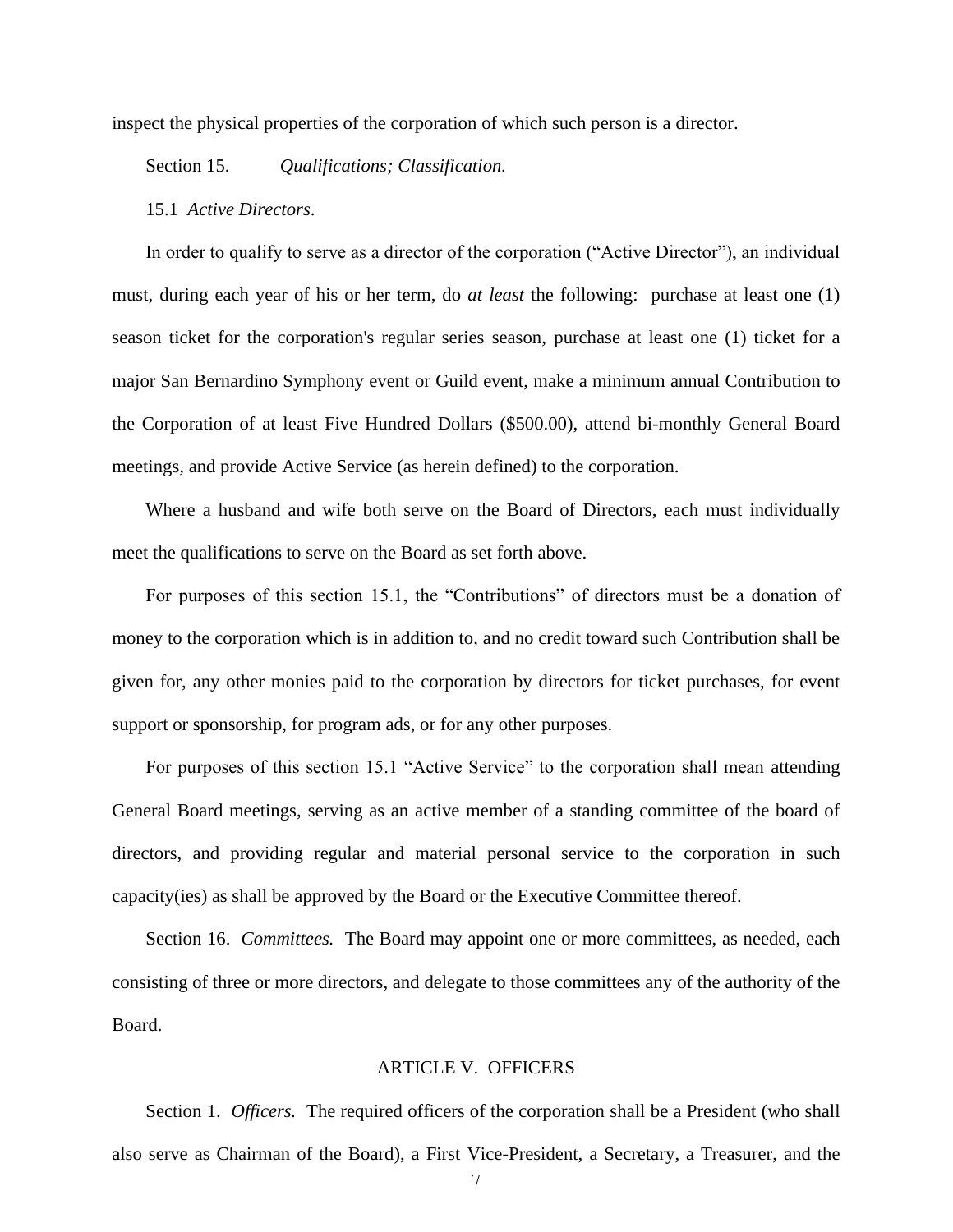Immediate Past President ("Required Officers"). At least one year prior to the current President completing his or her final term, a President-Elect shall be designated. The corporation may also have, at the discretion of the Board, one or more additional Vice-Presidents, one or more Assistant Secretaries and/or Treasurers, and such other subordinate officers as may be elected or appointed in accordance with the provisions of Section 3 of this Article V. Any number of offices may be held by the same person except as provided in the Articles or in these Bylaws and except that one person may not serve as more than one of the Required Officers, as set forth above in this section.

Section 2. *Election*. The officers of the corporation, except officers elected or appointed in accordance with the provisions of Section 3 or Section 5 of this Article V, shall be elected by the Board for two-year terms and shall serve at the pleasure of the Board. Each officer shall hold office until his or her resignation, removal, or other disqualification from service, or until his or her respective successor shall be elected.

Section 3. *Subordinate Officers.* The Board may elect, and may empower the President to appoint, such other officers as the business of the corporation may require, each of whom shall hold office for such period, have such authority, and perform such duties as are provided in these Bylaws or as the Board may from time to time determine.

Section 4. *Removal and Resignation.* Any officer may be removed, either with or without cause, by the Board at any time or, except in the case of an officer chosen by the Board, by any officer upon whom such power of removal may be conferred by the Board. Any removal of an officer shall be without prejudice to the rights, if any, of the officer under any contract of employment of the officer.

Any officer may resign at any time by giving written notice to the corporation addressed and sent to the Board, the President, or the Secretary, but without prejudice to the rights, if any, of the corporation under any contract to which the officer is a party. An officer's resignation shall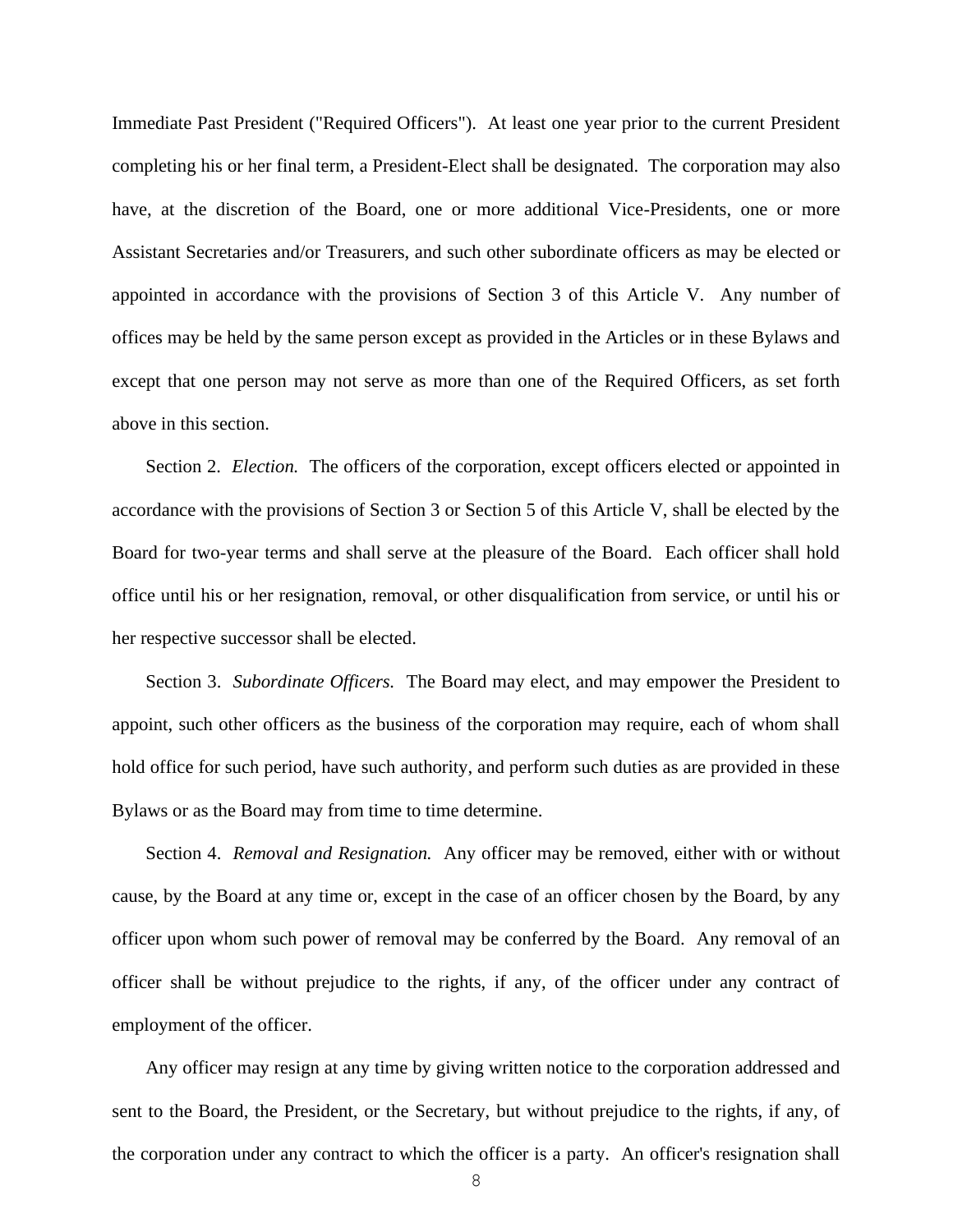take effect at the date notice of resignation is received by the addressee or at any later time specified in the resignation and, unless otherwise specified in the resignation, the acceptance of the resignation shall not be necessary to make it effective.

Section 5. *Vacancies*. A vacancy in any office because of death, resignation, removal, disqualification, or any other cause shall be filled in the manner prescribed in these Bylaws for regular election or appointment to the office, provided that vacancies shall be filled as they occur.

Section 6. *President.* The President has, subject to the control of the Board, general supervision, direction, and control of the business and officers of the corporation. In the President's capacity as the Chairman of the Board, the President shall preside at all meetings of the Board. The President has the general powers and duties of management usually vested in the office of president of a corporation and such other powers and duties as prescribed by the Board. The President whose term most recently ended continues to serve for one additional year as 'Past President,' (as described in Section 11, below) after which time he or she may continue to serve.

Section 7. *First Vice-President; Subordinate Vice-Presidents.* In the absence or disability of the President, the First Vice-President, shall perform all the duties of the President and, when so acting, shall have all the powers of, and be subject to all the restrictions upon, the President. The Subordinate Vice-Presidents, if there are any elected, shall have the powers and perform the duties as prescribed for them respectively by the Board.

Section 8. *Secretary.* The Secretary shall keep or cause to be kept, at the principal office or other place ordered by the Board, a book of minutes of all meetings of the Board and its committees, with the time and place of holding, whether regular or special, and if special, how authorized, any notice given of the meeting, the names of those present at Board and committee meetings, and the proceedings of the meetings. The Secretary shall keep, or cause to be kept, at the principal office in the State of California the original or a copy of the corporation's Articles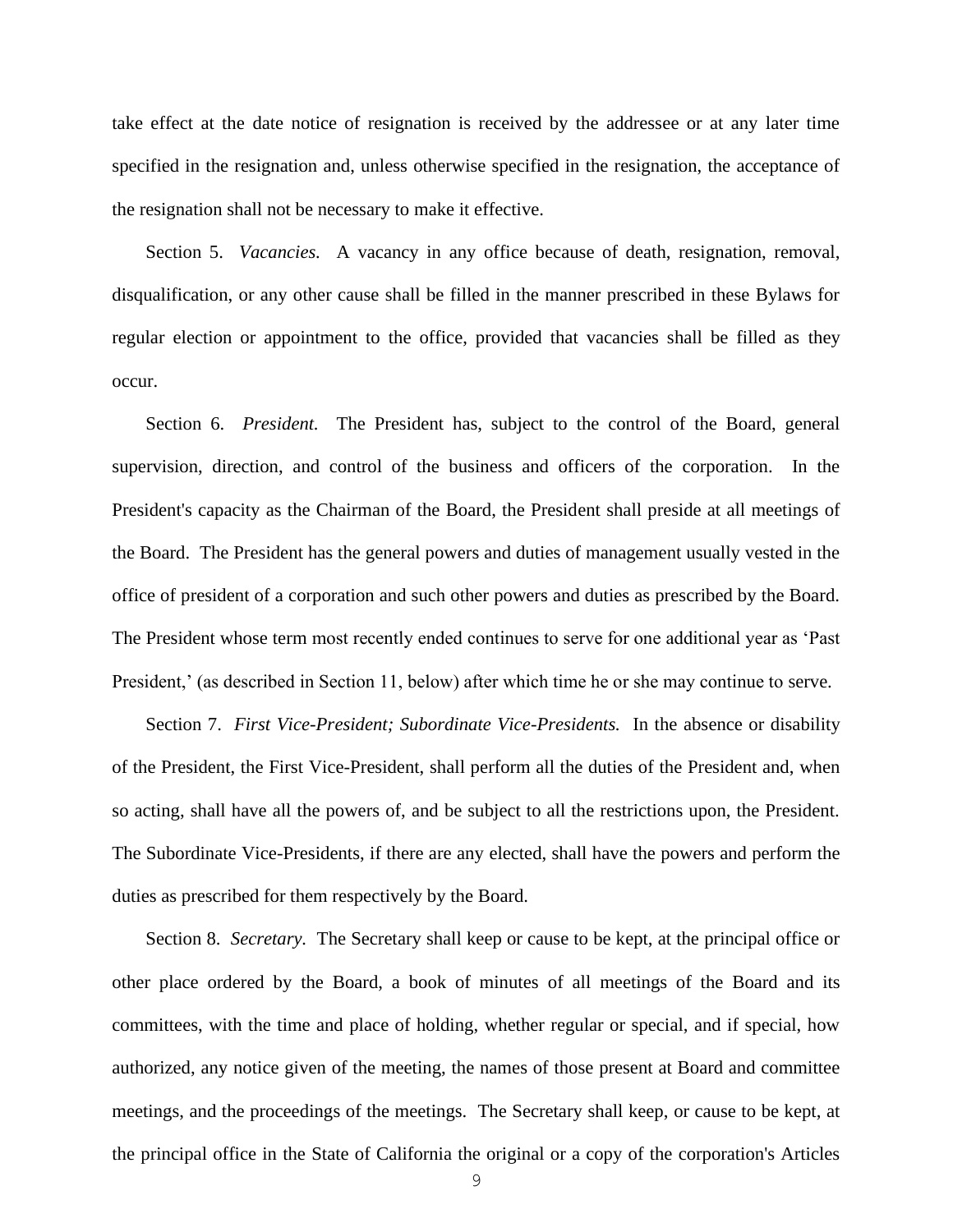and Bylaws, as amended to date.

The Secretary shall give, or cause to be given, notice of all meetings of the Board and any committees of the Board required by these Bylaws or by law to be given, shall keep the seal of the corporation in safe custody, and shall have other powers and perform such other duties as prescribed by the Board.

Section 9. *Treasurer.* The Treasurer is the chief financial officer of the corporation and shall keep and maintain, or cause to be kept and maintained, adequate and correct accounts of the properties and business transactions of the corporation. The books of account shall at all times be open to inspection by any director.

The Treasurer shall cause to be deposited all moneys and other valuables in the name and to the credit of the corporation with depositaries designated by the Board. The Treasurer shall further ensure that reports on the assets, liabilities, income and expenses and general financial condition of the corporation are prepared on a monthly basis and made available to the President and directors. The Treasurer shall have other powers and perform other duties as prescribed by the Board.

Section 10. *Immediate Past President.* The Immediate Past President assists with the business of the organization and the annual meeting as requested by the President and other officers.

Section 11. Emeritus and Honorary *Directors*.

From time to time, the Board of Directors may elect retiring directors to an "Emeritus Director" status. Further, the Board may elect to an "Honorary Director" status individuals whom it believes can contribute expertise and financial resources that would benefit the organization but who have not served as directors.

While listed in corporation publications as Emeritus and Honorary Directors, such Directors shall not, for purposes of these Bylaws nor the California Nonprofit Corporation Law, be deemed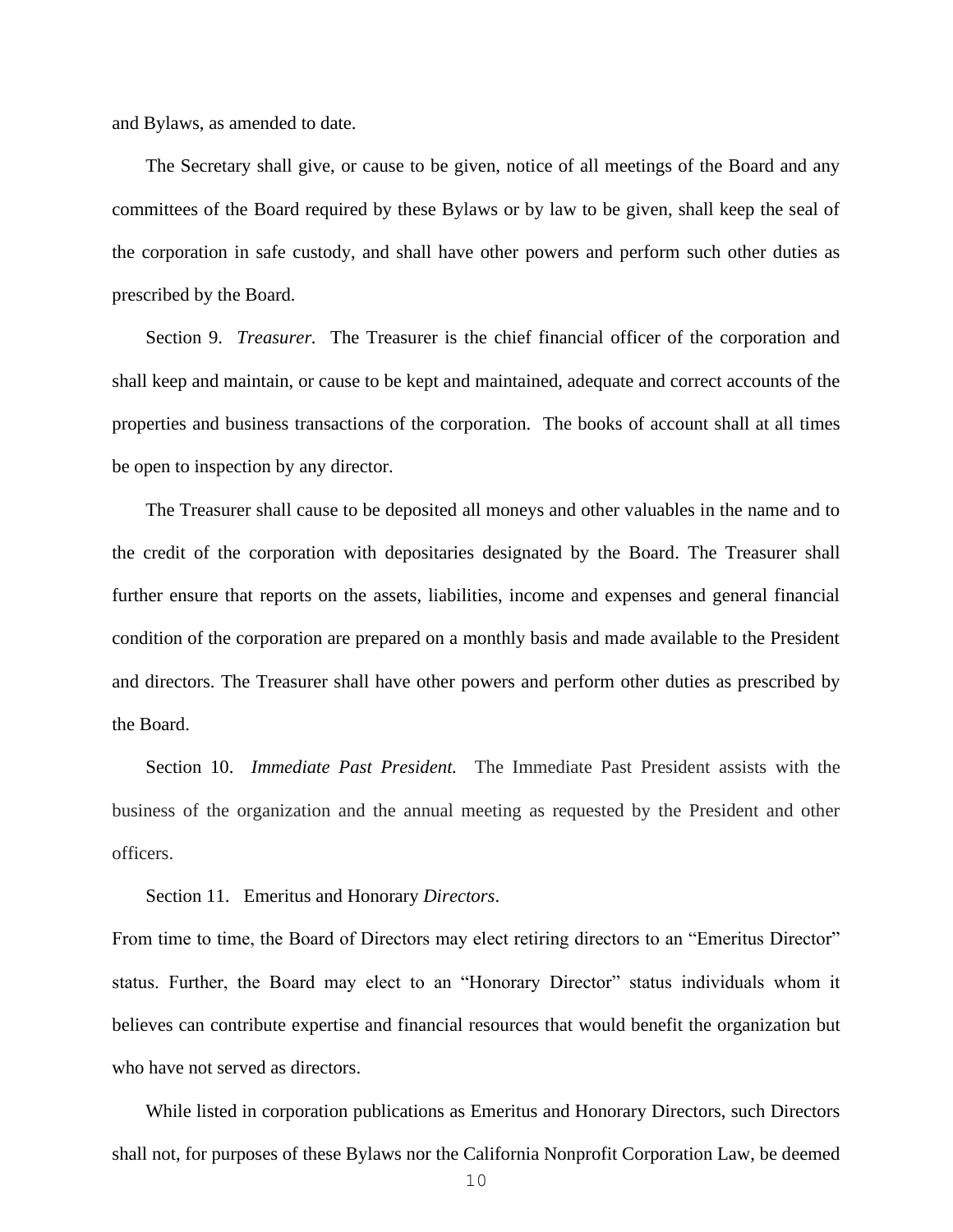to be directors of the corporation, and Emeritus and Honorary Directors shall not be entitled to vote on corporate governance or other matters put to a vote of the corporation's Board.

Honorary and Emeritus Directors are not required to attend meetings or make an annual contribution.

Section 12. *Reimbursement; Compensation.* Directors may receive such reimbursement for approved expenses, as may be fixed or determined by the Board of Directors through the annual budget. Board members shall receive no compensation for their professional services to the Corporation.

# ARTICLE VI. OTHER PROVISIONS

Section 1. *Endorsement of Documents; Contracts.* Subject to the provisions of applicable law, any note, mortgage, evidence of indebtedness, contract, conveyance, or other instrument in writing and any assignment or endorsement thereof executed or entered into between the corporation and any other person, when signed by any one of the President, the President Elect, or any Vice-President and by any one of the Secretary, any Assistant Secretary, the Treasurer, or any Assistant Treasurer of the corporation shall be valid and binding on the corporation in the absence of actual knowledge on the part of the other person that the signing officers had no authority to execute the same. Any such instruments may be signed by any other person or persons, and in the manner, time to time determined by the Board. Unless so authorized by the Board, no officer, agent, or employee shall have any power or authority to bind the corporation by any contract or engagement or to pledge its credit or to render it liable for any purpose or amount.

Section 2. *Representation of Shares of Other Corporations.* The President or any other officer or officers authorized by the Board or the President are each authorized to vote, represent, and exercise on behalf of the corporation all rights incidents to any and all shares of any other corporation or corporations standing in the name of the corporation. The authority granted in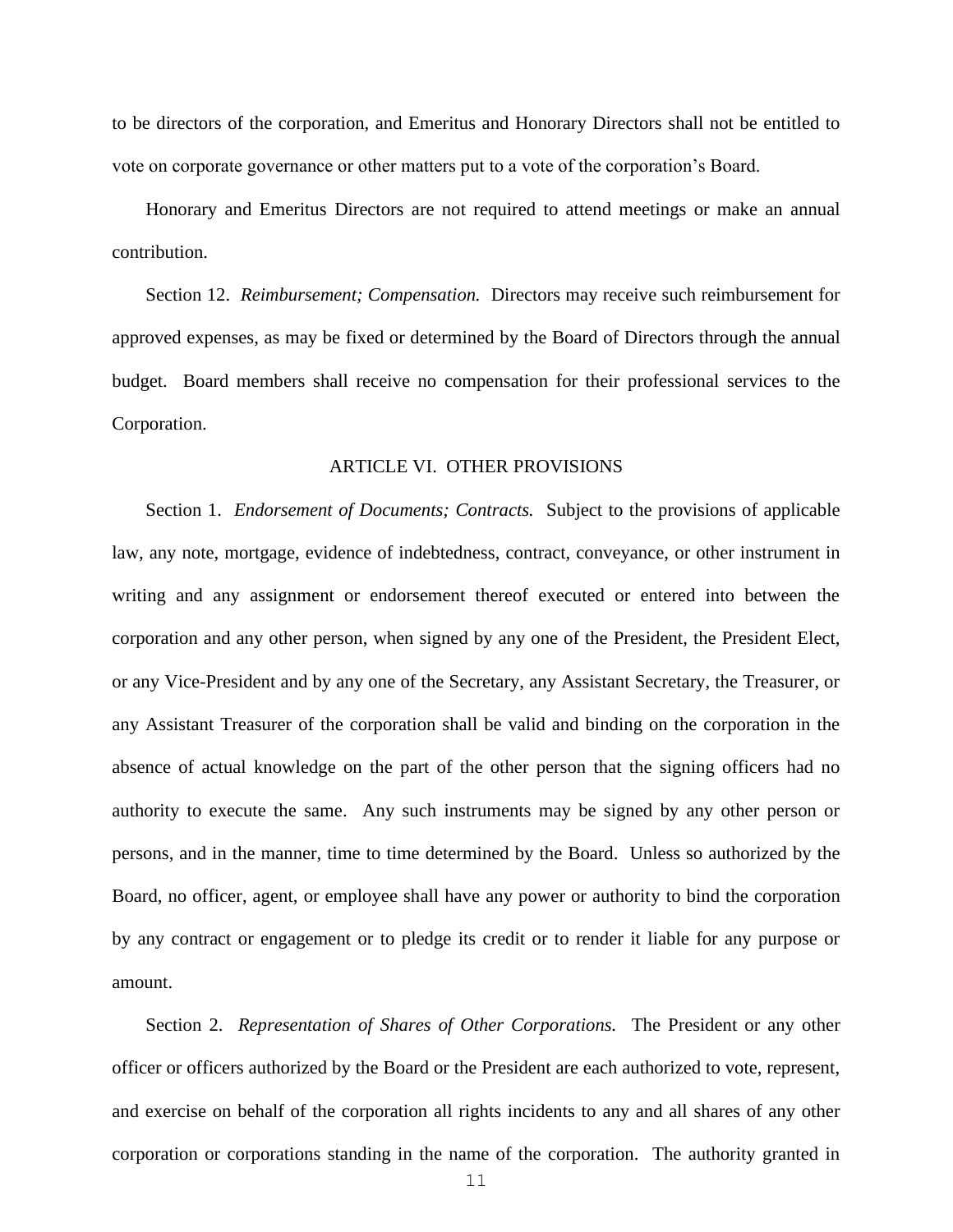this Section 2 may be exercised either by any such officer in person or by any person authorized so to do by proxy or power of attorney duly executed by that officer.

Section 3. *Construction and Definitions.* Unless the context otherwise requires, the general provisions, rules of construction, and definitions contained in the General Provisions of the California Nonprofit Corporation Law and in the California Nonprofit Public Benefit Corporation Law shall govern the construction of these Bylaws.

Section 4. *Amendments.* These Bylaws may be amended or repealed by the approval of the Board.

### ARTICLE VII. INDEMNIFICATION

Section 1. *Definitions.* For the purposes of this Article VII, "agent" means any person who is or was a director, officer, employee, or other agent of the corporation, or is or was serving at the request of the corporation as a director, officer, employee, or agent of another foreign or domestic corporation, partnership, joint venture, trust, or other enterprise, or was a director, officer employee, or agent of a foreign or domestic corporation which was a predecessor corporation of the corporation or of another enterprise at the request of that predecessor corporation; "proceeding" means any threatened, pending or completed action or proceeding, whether civil, criminal, administrative, or investigative; and "expenses" includes without limitation attorneys' fees and any expenses of establishing a right to indemnification under Section 4 or 5(b) of this Article VII.

Section 2. *Indemnification in Actions by Third Parties.* The corporation shall have power to indemnify any person who was or is a party or is threatened to be made a party to any proceeding (other than an action by or in the right of the corporation to procure a judgment in its favor, an action brought under Section 5233 of the California Nonprofit Public Benefit Corporation Law, or an action brought by the Attorney General or a person granted relator status by the Attorney General for any breach of duty relating to assets held in charitable trust), by reason of the fact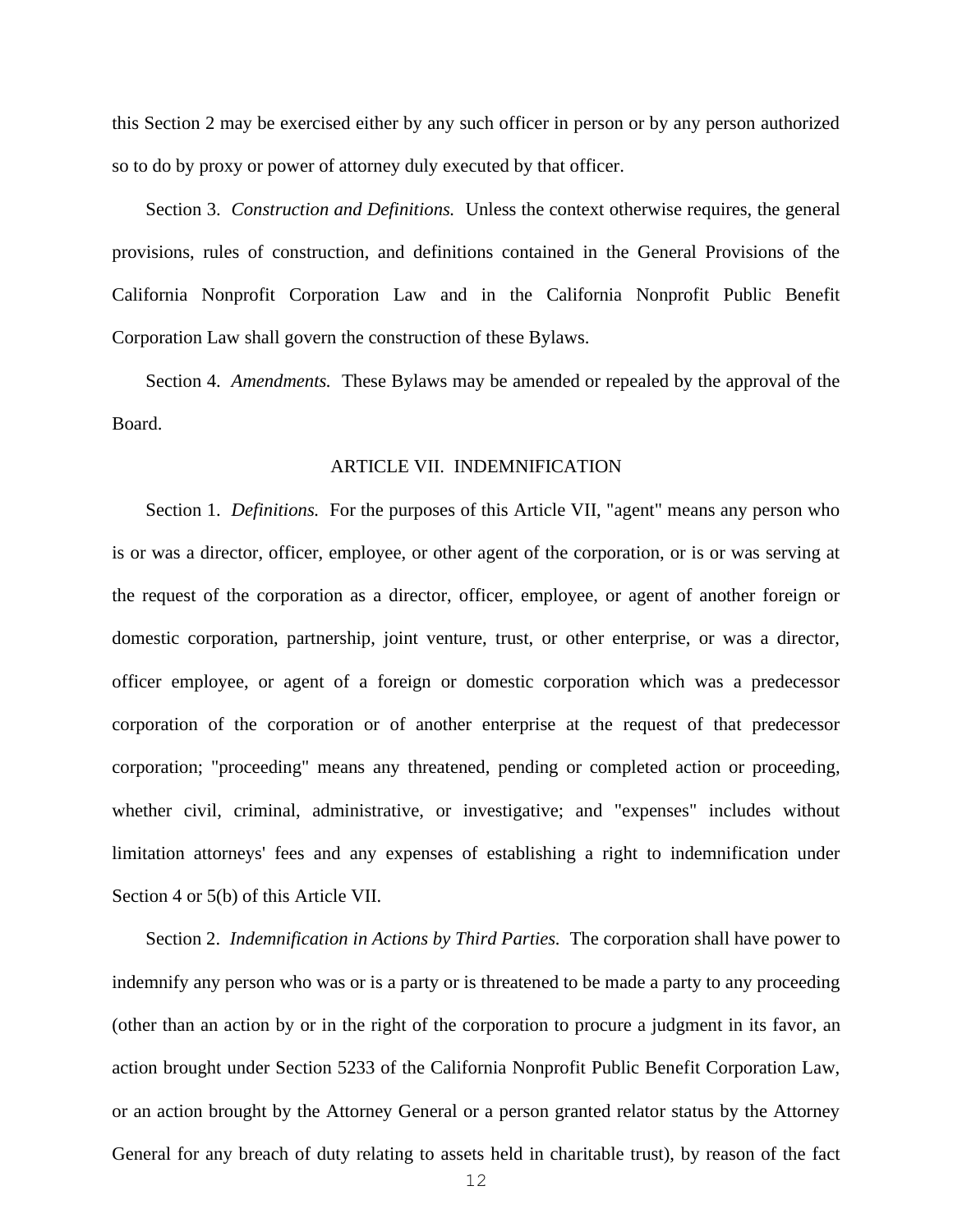that person is or was an agent of the corporation, against expenses, judgments, fines, settlements, and other amounts actually and reasonably incurred in connection with that proceeding if that person acted in good faith and in a manner that person reasonably believed to be in the best interests of the corporation and, in the case of a criminal proceeding, had no reasonable cause to believe the conduct of that person was unlawful. The termination of any proceedings by judgment, order, settlement, conviction, or upon a plea of nolo contendere or its equivalent shall not, of itself, create presumption that the person did not act in good faith and in a manner which the person reasonably believed to be in the best interests of the corporation or that the person had reasonable cause to believe that the person's conduct was unlawful.

Section 3. *Indemnification in Actions by or in the Right of the Corporation.* The corporation shall have the power to indemnify any person who was or is a party or is threatened to be made a party to any threatened, pending, or completed action by or in the right of the corporation, or brought under Section 5233 of the California Nonprofit Public Benefit Corporation Law, or brought by the Attorney General or a person granted relator status by the Attorney General for breach of duty relating to assets held in charitable trust, to procure a judgment in its favor by reason of the fact that the person is or was an agent of the corporation, against expenses actually and reasonably incurred by that person in connection with the defense or settlement of that action if the person acted in good faith, in a manner such person believed to be in the best interests of the corporation, and with such care, including reasonable inquiry, as an ordinarily prudent person in a like position would use under similar circumstances. No indemnification shall be made under this Section 3:

(a) In respect of any claim, issue, or matter as to which that person shall have been adjudged to be liable to the corporation in the performance of that person's duty to the corporation, unless and only to the extent that the court in which the proceeding is or was pending shall determine upon application that, in view of all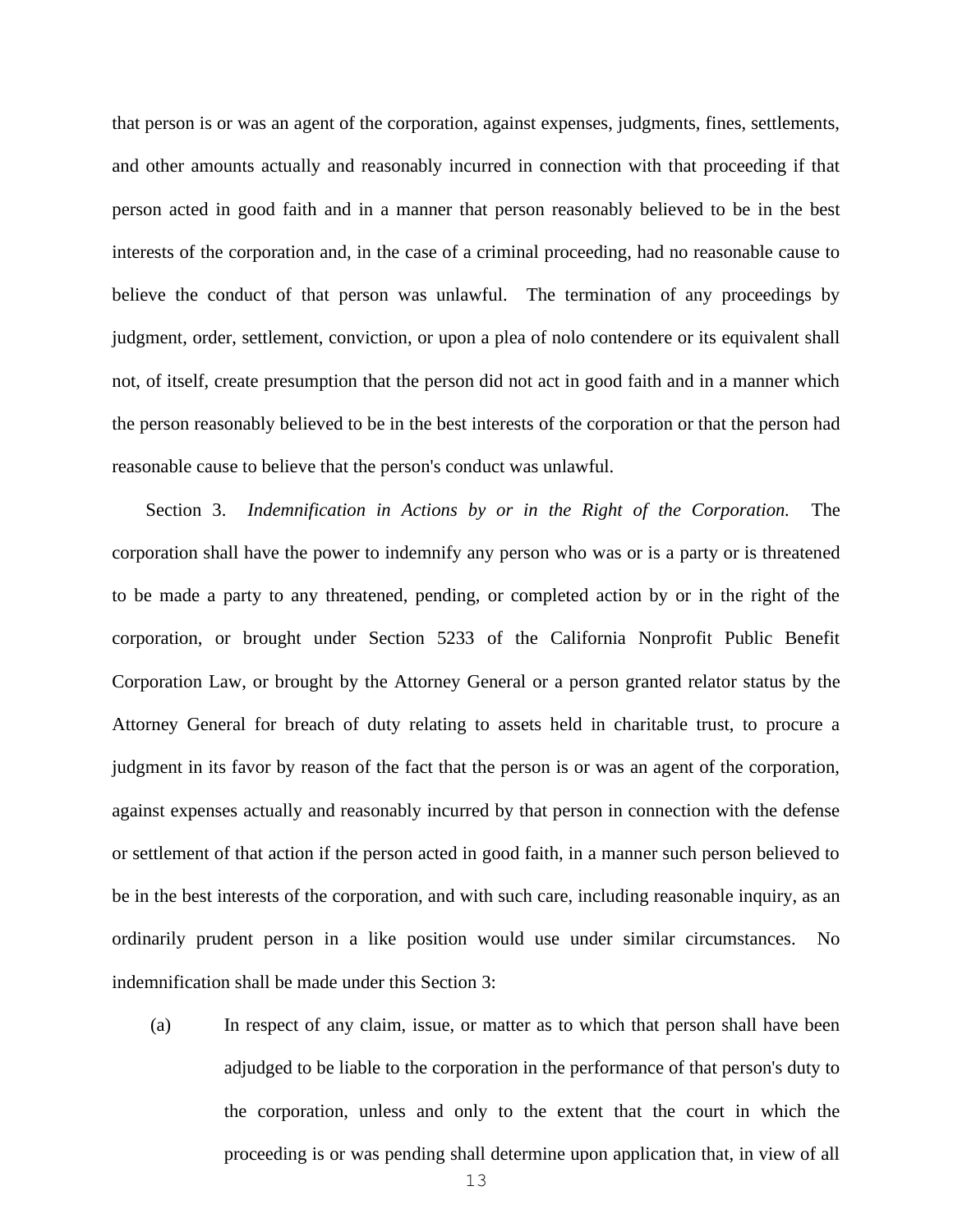the circumstances of the case, the person is fairly and reasonably entitled to indemnity for the expenses which the court shall determine;

- (b) Of amounts paid in settling or otherwise disposing of a threatened or pending action, with or without court approval; or
- (c) Of expenses incurred in defending a threatened or pending action which is settled or otherwise disposed of without court approval, unless it is settled with the approval of the Attorney General.

Section 4. *Indemnification Against Expenses.* To the extent that an agent of the corporation has been successful on the merits in defense of any proceeding refereed to in Section 2 or 3 of this Article VII or in defense of any claim, issue, or matter therein, the agent shall be indemnified against expenses actually and reasonably incurred by the agent in connection therewith.

Section 5. *Required Determinations.* Except as provided in Section 4 of this Article VII any indemnification under this Article VII shall be made by the corporation only if authorized in the specific case, upon a determination that indemnification of the agent is proper in the circumstances because the agent has met the applicable standard of conduct set forth in Section 2 or 3 of this Article VII, by:

(a) A majority vote of a quorum consisting of directors who are not parties to the proceedings; or

(b) The court in which the proceeding is or was pending upon application made by the corporation or the agent or the attorney or other person rendering services in connection with the defense, whether or not the application by the agent, attorney, or other person is opposed by the corporation.

Section 6. *Advance of Expenses.* Expenses incurred in defending any proceeding may be advanced by the corporation prior to final disposition of the proceeding upon receipt of an undertaking by or on behalf of the agent to repay that amount unless it shall be determined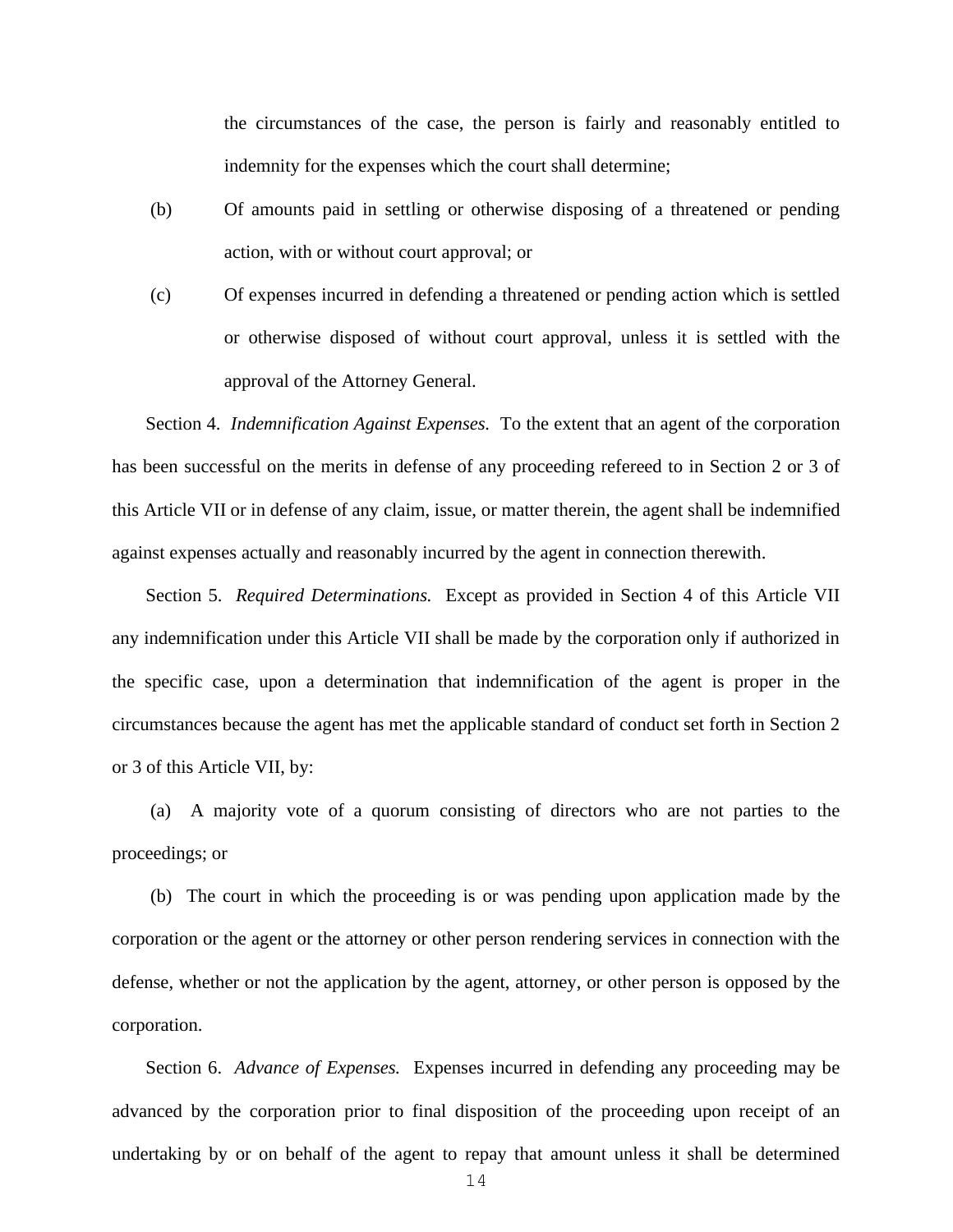ultimately that the agent is entitled to be indemnified as authorized in this Article VII.

Section 7. *Other Indemnification.* No provision made by the corporation to indemnify its or its subsidiary's directors of officers for the defense of any proceeding, whether contained in the Articles, Bylaws, a resolution of members or directors, an agreement, or otherwise, shall be valid unless consistent with this Article VII. Nothing contained in this Article VII shall affect any right to indemnification to which persons other than such directors and officers may be entitled by contract or otherwise.

Section 8. *Forms of Indemnification Not Permitted.* No indemnification or advance shall be made under this Article VII, except as provided in Section 4 or 5(b), in any circumstances in which it appears:

(a) That it would be inconsistent with a provision of the Articles, these Bylaws, or an agreement in effect at the time of the accrual of the alleged cause of action asserted in the proceeding in which the expenses were incurred or other amounts were paid, which prohibits or otherwise limits indemnification; or

(b) That it would be inconsistent with any condition expressly imposed by a court in approving a settlement.

Section 9. *Insurance.* The corporation shall have power to purchase and maintain insurance on behalf of any agent of the corporation against any liability asserted against or incurred by the agent in that capacity or arising out of the agent's status as such whether or not the corporation would have the power to indemnify the agent against liability under the provisions of this Article VII, provided, however, that a corporation shall have no power to purchase and maintain such insurance to indemnify any agent of the corporation for a violation of Section 5233 of the California Nonprofit Public Benefit Corporation Law.

Section 10. *Nonapplicability to Fiduciaries of Employee Benefit Plans.* This Article VII does not apply to any proceeding against any trustee, investment manager, or other fiduciary of